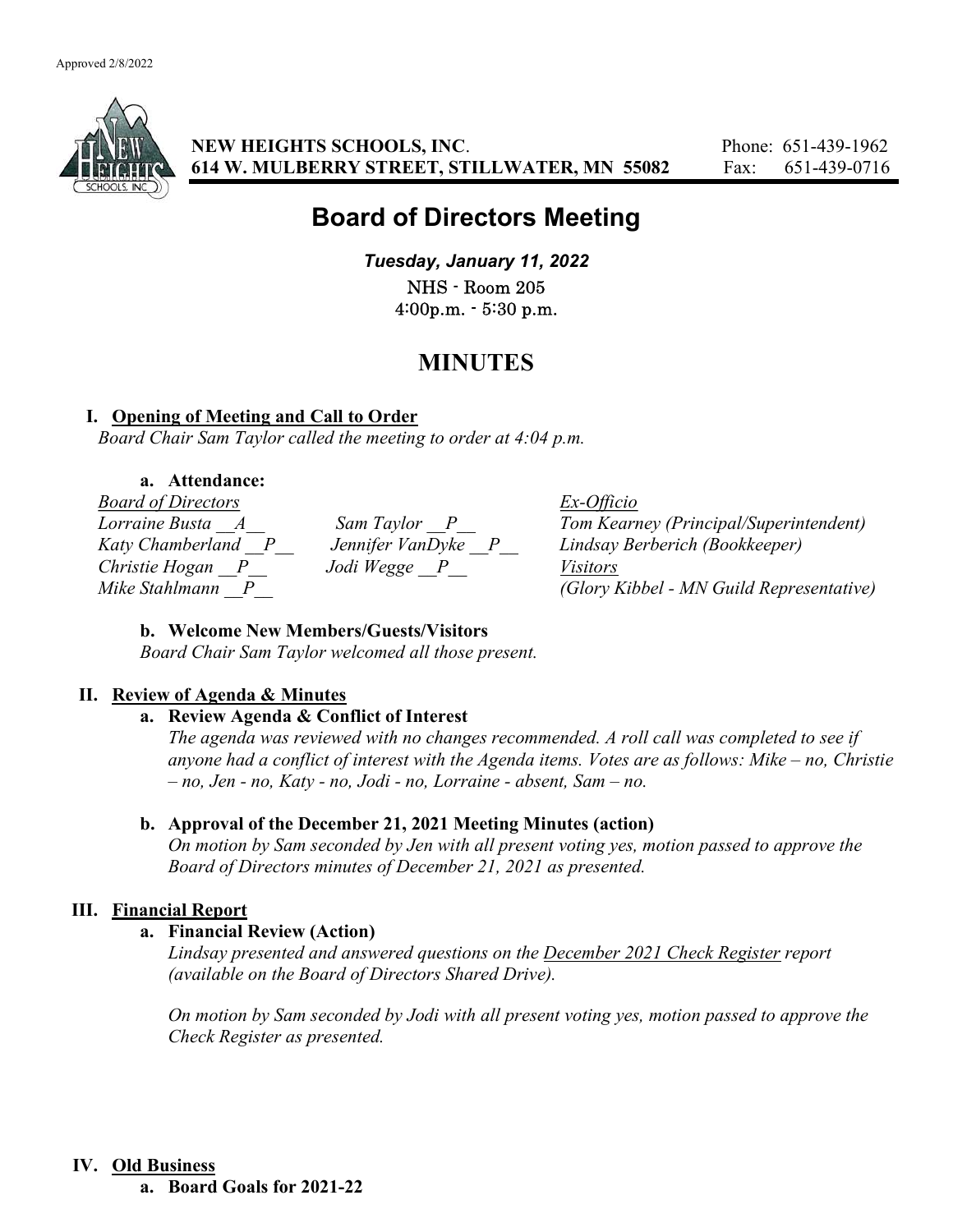i. Support the brand awareness committee by monthly tracking and monitoring social media involvement, community engagement and similar activities.

Sam reviewed the board goals. We currently have 2 parent reviews on GreatSchools.org and would like staff and parents to comment on our school. Christie reviewed the Brand Awareness committee's work.

ii. Monitor and assess the schools progress towards meeting the authorizer contract goals on a quarterly basis to determine appropriate responses and actions.

The January testing cycle began today. We will review the testing data during the next meeting.

iii. Develop an outline for a five-year strategic plan by December 2021 and finalize the plan by December 2022 with the intent to implement in 2023 school year.

Lorraine and Sam have previously worked on this goal. Our board is working towards finding a model that will fit our school more closely. Lorraine and Sam will post their past research in the Board Drive to support our future efforts.

#### V. New Business

## a. School Choice Week (January 23 – January 29)

School Choice Week will look differently this year due to the pandemic. There are no school sponsored events planned currently. Students could create a video explaining why they have chosen to go to New Heights School.

#### a. Staff Presentation to the Board The staff presentation is tabled this month.

#### VI. Policy Review (action)

- a. Policy Revisions for Approval
	- i. #722 Public Data Requests (Sam)

Sam led a discussion reviewing this document and recommended changes. There were no notable changes. Minimal changes were made to the policy.

On motion by Sam seconded by Christie with all present voting yes, motion passed to adopt the Policy #722 - Public Data Requests as presented.

 $ii.$  #601- School District Curriculum and Instruction Goals (Christie)

Christie led a discussion reviewing this document and recommended changes. Several redline changes have been made adding Dyslexia as an addition to previous revisions. The New Heights Elementary Team is working towards revising and creating a comprehensive plan to include revisions.

On motion by Christie seconded by Katy with all present voting yes, motion passed to adopt the Policy #601- School District Curriculum and Instruction Goals as presented.

iii. #603- Curriculum Development (Christie) Christie led a discussion reviewing this document and recommended changes.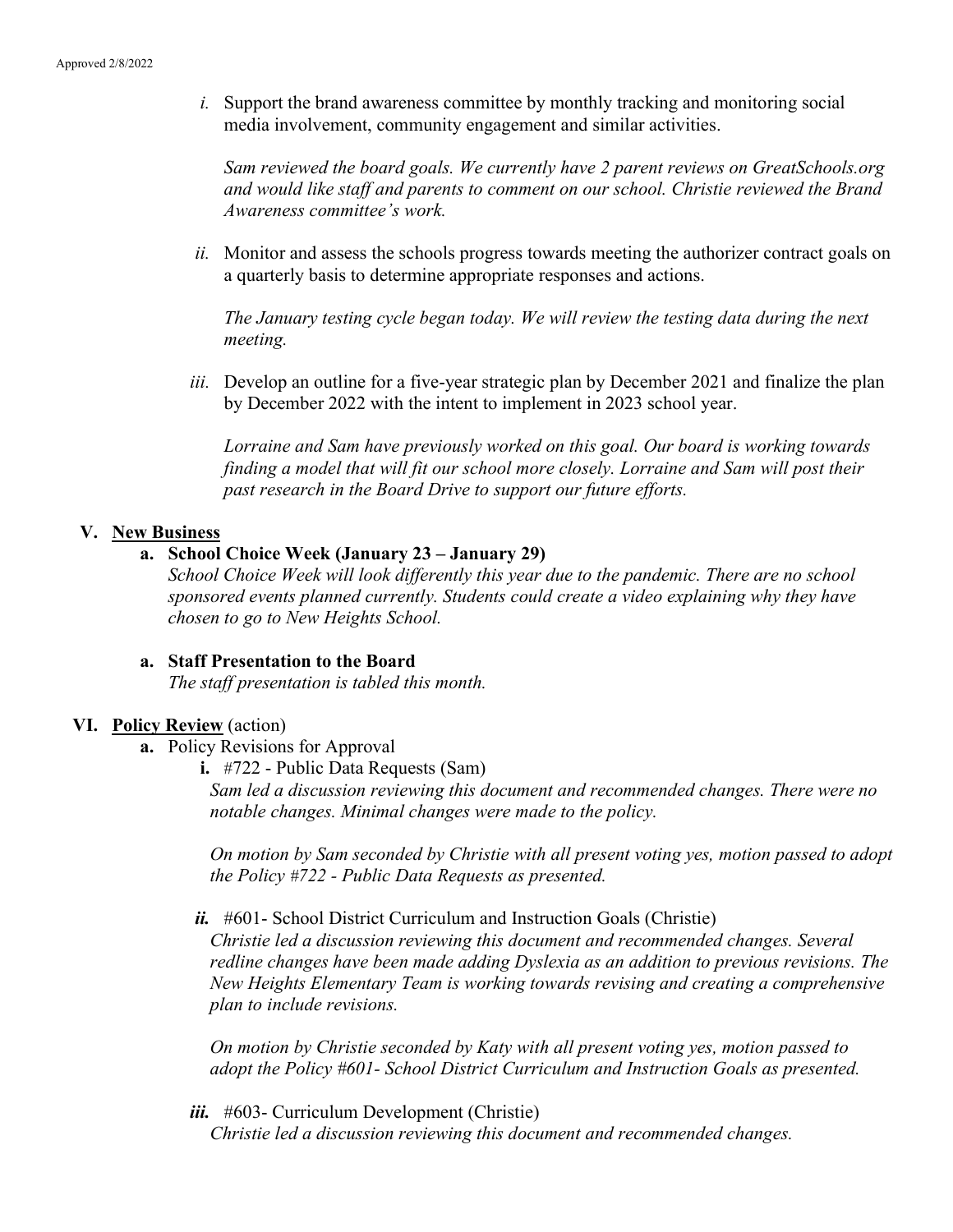On motion by Christie seconded by Katy with all present voting yes, motion passed to adopt the Policy #603- Curriculum Development as presented.

iv. #616- School District System Accountability (Jennifer) Jennifer led a discussion reviewing this document and recommended changes.

On motion by Jennifer seconded by Christie with all present voting yes, motion passed to adopt the Policy #616- School District System Accountability as presented

- v. Student Records Policy Update (Lorraine) Lorraine was absent. There are no updates on this policy.
- b. Policies for February
	- i. #413 Harassment and Violence Sam led a discussion on this policy. Jodi agreed to review this policy.
	- i. #418 Drug-Free Workplace/Drug-Free School Sam led a discussion on this policy. Sam agreed to review this policy.

 $ii.$  #526 - Hazing Prohibition Sam led a discussion on this policy. Jennifer agreed to review this policy.

#### VII. Administrator's Report

Tom Kearney gave a report on the state of the school including the following:

- Student Statistics: Our current attendance is 86.65%. Tom discussed this is due to the Covid procedures and quarantines. The current ADM is 113.6 students. Our budget is based on 116 students. Student enrollment as of today is 117. Enrollment meeting requests are steady. There are a variety of factors that are causing students to drop or be truant.
- Covid-19 Updates: Administration is working towards revising the application for ESSER III in order to get funds approved. Progress is being made.
- Parents and students are getting frustrated due to the quarantine regulations. The 10 day quarantine is long for students. The school health office and administration are relying on information provided by the CDC as well as MDH for guidance regarding quarantine. Board members were able to voice their opinions on this issue. Students want to be at school.
- Lunch: Lancer is currently charging a delivery fee above and beyond the contract agreed upon. A team of MACS administrators are working to renegotiate the issue. Tom is currently working towards the option of utilizing Stillwater School District's food service partnership.
- Policies: Props to Lorraine for the organization of our policies. New Heights has received commendations from MACS.
- Staff: Several staff members are absent due to Covid.

#### VIII. Receive Donations

Amazon Smile donations: \$44.10 - Board Chair Sam thanked everyone for

IX. Other (not to exceed 5 minutes)